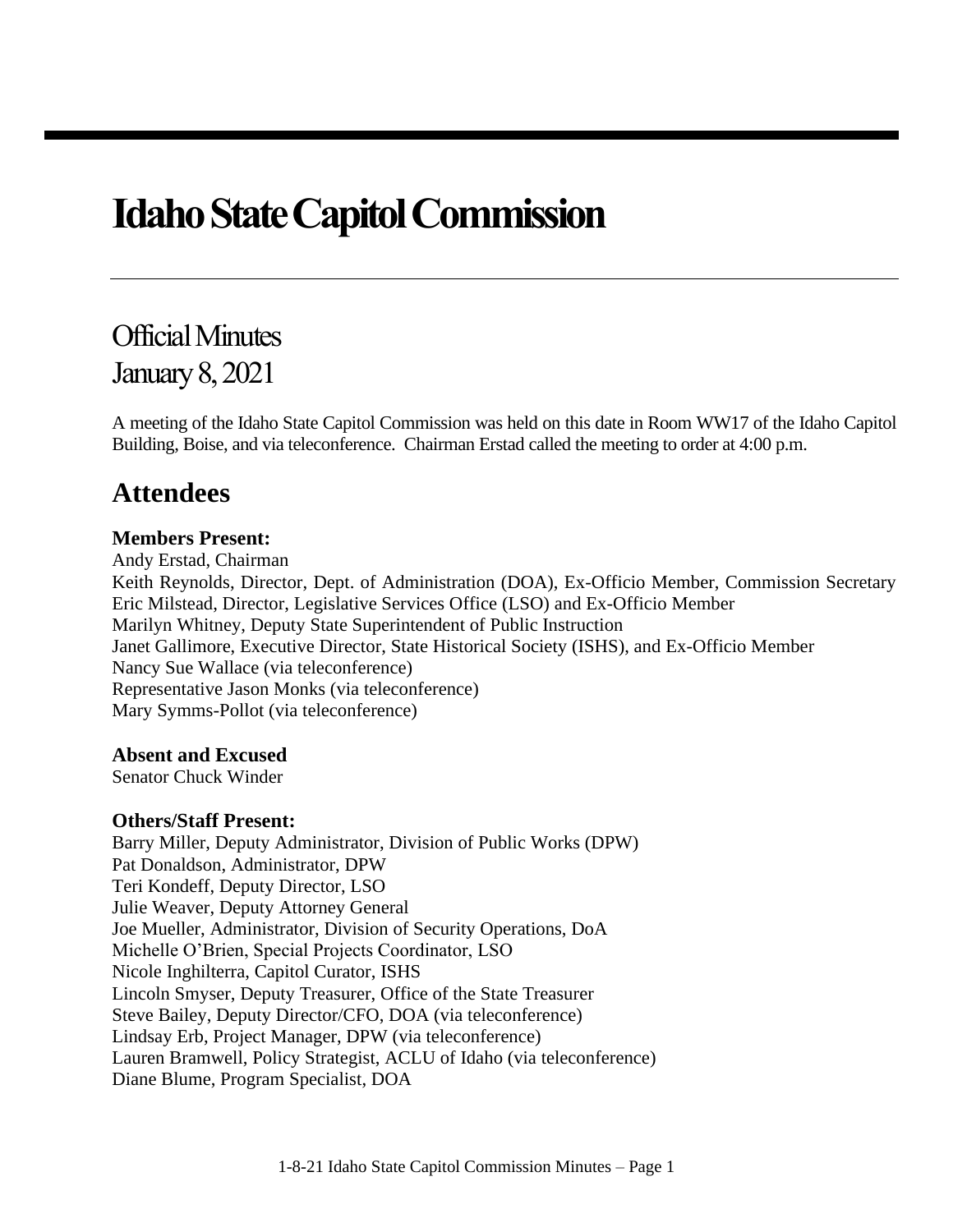### **Approval of Minutes**

**MOTION: Commissioner Milstead moved and it was seconded by Commissioner Wallace that the minutes of the November 5, 2020 Idaho State Capitol Commission meeting be approved as written. The motion passed unanimously.**

### **Rules Governing Use of the Idaho State Capitol**

The Commission was originally scheduled to meet yesterday to address proposed temporary *Rules Governing Use of the Idaho State Capitol*, Commissioner Reynolds reported. However, interested parties proposed changes to the draft rules immediately before the meeting. In order to allow adequate time to review the proposed changes, the meeting was postponed 24 hours.

There are currently administrative rules in place to govern the exterior of the Capitol building but not the interior. Exterior rules were put into place after the Occupy Boise event when it was discovered that city ordinances and other underlying laws were not enforceable on state property. Important lessons were learned at that time about protecting the Capitol while honoring public access and the right to safely gather. Balancing these two efforts is the overarching purpose of these rules, he said.

He reviewed with the Commission some of the changes made to existing exterior rules to include governing the interior of the Capitol. The first substantive change is adding to the Department of Administration's existing legal authority the requirement that rules are to be promulgated in consultation with the Governor, presiding officers of the Senate and House of Representatives, and Capitol Commission.

Another important addition, he said, is the section, "Application to Space Controlled by the Idaho Legislature". These rules, he said, govern only public spaces of the building. They do not govern the private spaces controlled by the Legislature and elected officials, for example.

010. Definitions

Various policies previously adopted by the Commission are included in the rules and defined such as displays, exhibits, and events. A full legal description of the block on which the Capitol is located is noted.

Further, "Law Enforcement" is clarified as any other enforcement officer authorized by law or working in cooperation with the Idaho State Police.

200. Use of Idaho State Capitol

Authorized public uses of the building provides access to private spaces for conducting business with occupants of the space; legislative galleries; hearing rooms; and when installing or viewing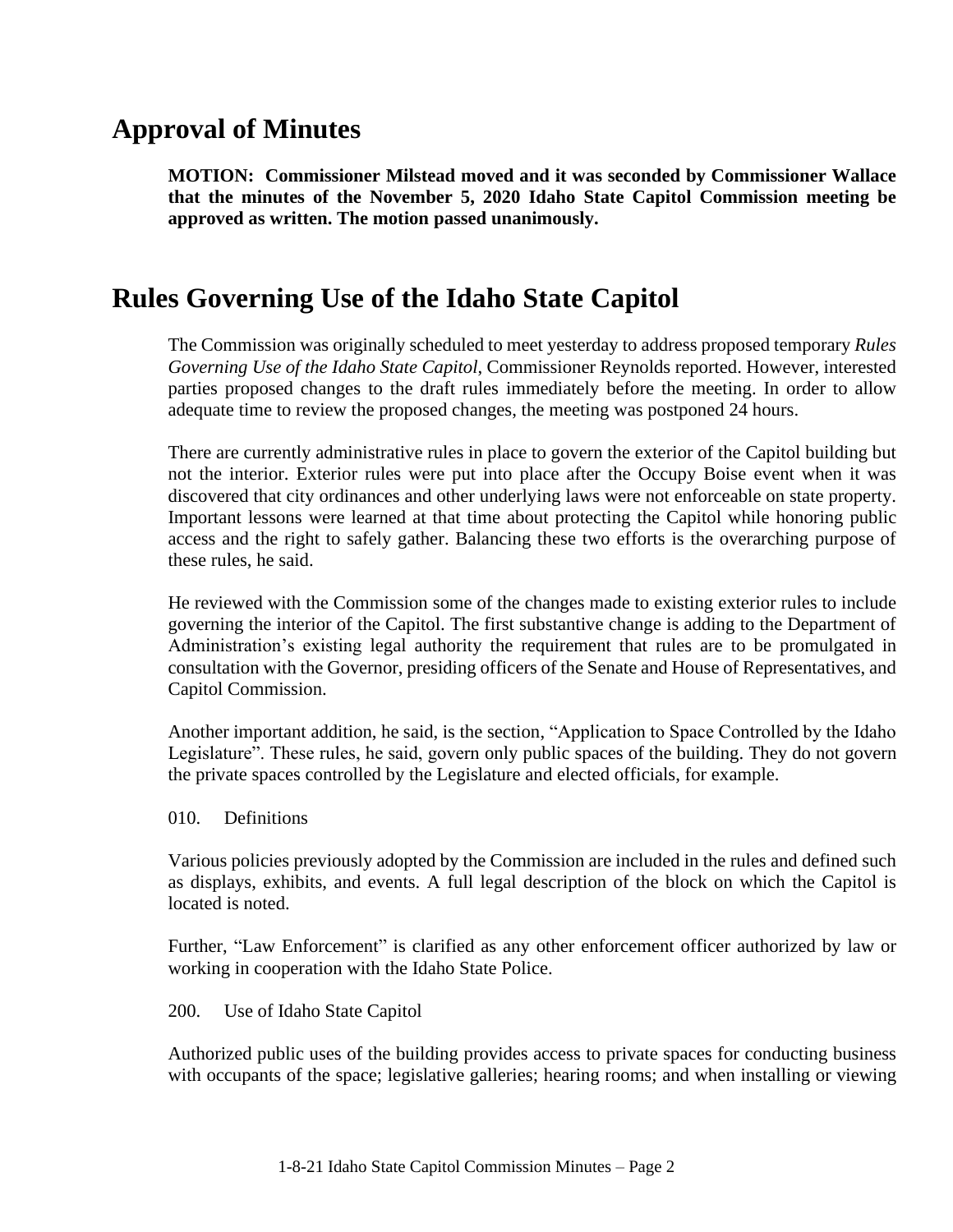temporary and permanent placement of exhibits. Prohibited uses are clarified to include certain commercial activities.

Priority of use is designated to business conducted by the public entity or official occupying private space over public use of the building. The rules also state that should there be maintenance performed, areas of the Capitol can be closed.

301. Uses Interfering with Access or Use of the Facility

The document states that events, exhibits and public use is not to interfere with the primary use of the building. Further, it references that interior hours are in no means to be changed that would preclude the public from participating in any type of public event, except for cases of emergencies.

306. Animals

Animals, wild or domestic, he pointed-out, are not allowed in the building.

308. Food and Beverages

Each authority granted control over a portion of the interior may prohibit the consumption of foods and beverages, including water, in that portion of the interior by posting a notice at entrances.

309. Smoking and Vaping

The rules clarify that smoking and vaping are not allowed anywhere in the interior.

311. Posters, Placards, Banners, Signs, Equipment, Tables, Materials, and Displays

As implemented in guidelines previously in place for the Capitol and now included in these rules, there is a prohibition against items propped against interior surfaces, moving furniture, as well as defined room capacity, etc. Another main change to these rules, he said, is clarifying that sound amplification other than that provided by the Department of Administration or other officials is not allowed.

313. Prohibited Items

Added to the specific list of prohibited items that security personnel or law enforcement may have immediately removed from the building is the phrase, "items that would disrupt the primary uses of the building".

315. Law Enforcement and Facility Exigency; Removal for Non-Compliance

This section title was modified by the addition of the words, "Removal for Non-Compliance". Also added is language stating the director, presiding officer, or their designees are authorized to request that Law Enforcement remove or exclude any person from the interior who engages in any of the following: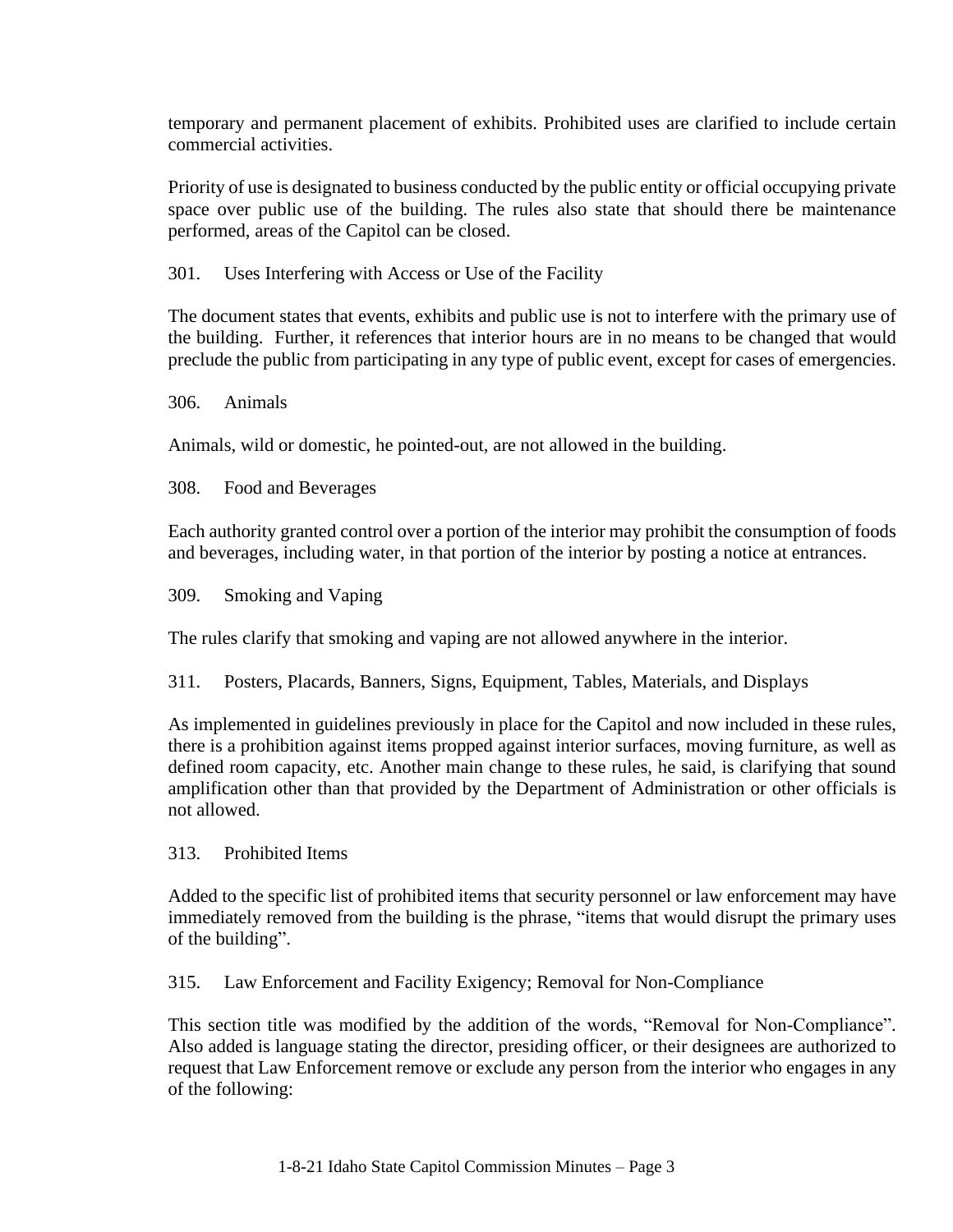- Violation of the law, including these rules, where such violation:
	- o Interferes with the primary uses of the Idaho State Capitol, injures persons or property, or is likely to injure persons or property, or,
	- o Law Enforcement, Security Personnel, the Presiding Officer, or the Director or his designee has requested compliance with the applicable law, including provisions of these rules, and the person has refused to comply.
- Engaging in a riot, unlawful gathering or a gathering designated to impede the business of the state of Idaho in violation of Sections 18-6401 or 18-6404, Idaho Code.
- 317. Health, Safety, and Maintenance of State Facilities

An inclusive dress code was established in the rules requiring individuals to be fully clothed, he said.

400. Permits

Changes to this section applies to the second-floor rotunda, he explained, and spells-out the online permit process which has been in place for several years. It allows for priority use of areas and the use of amplification.

These temporary rules will expire at the end of the legislative session. The intention, he said, is to continue to work on them in the meantime with stakeholders and identify areas that may need to be modified, clarified, or improved. They will be back in front of the Commission when ready to be promulgated as permanent rules, he said.

Representative Monks inquired whether the certification of service animals will be required in order to enter the building. Commissioner Reynolds responded that this item will be added to the list of issues to be consider when preparing the permanent version of the rules later this year.

Commissioner Wallace asked about requirements for masks in the Capitol. An attorney general's opinion on this issue was requested in August in preparation for the special session, Commissioner Reynolds responded. There is a Boise City Ordinance requiring masks when social distancing is not possible. This ordinance does not apply to the Capitol, he explained. There is also a Public Health District directive for wearing masks when social distancing is not possible, which does apply to the public spaces of the Capitol, but it does not have an enforcement provision. Consequently, signs have been placed on all entrances encouraging the use of masks.

Chairman Erstad noted that the ACLU has submitted two pieces of correspondence to the Commission dated January  $7<sup>th</sup>$  and January  $8<sup>th</sup>$  expressing concerns with certain sections of the rules. Commissioners Reynolds and Milstead have been working with the ACLU to find language that is acceptable by both parties as much as possible for the permanent version of the rules.

Commissioner Whitney inquired how the temporary rules will be communicated to the public. Commission Reynolds pointed-out they will be communicated in a number of ways though ISP,